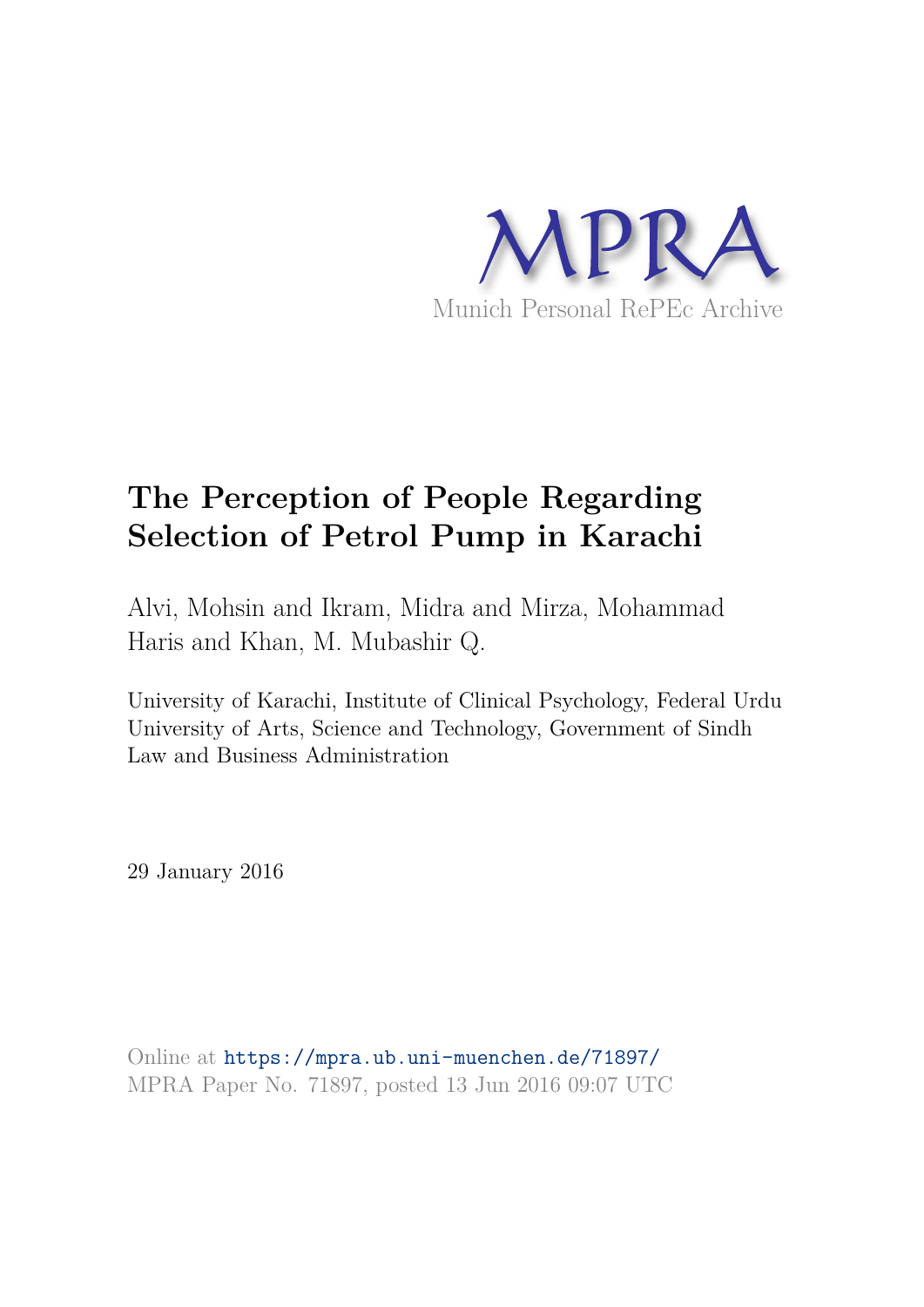**Published in**: Imperial Journal of Interdisciplinary Research (IJIR) Vol-2, Issue-7, Pg. 380-382, 2016 ISSN: 2454-1362, http://www.onlinejournal.in

## **The Perception of People Regarding Selection of Petrol Pump in Karachi**

**Mohsin Hassan Alvi<sup>1</sup>** *mohsinhassanalvi@hotmail.com* Karachi, Pakistan

**Midra Ikram<sup>1</sup>** *midraikram@hotmail.com* Karachi, Pakistan

**Mohammad Haris Mirza<sup>2</sup>**

*m.harismirza@gmail.com* Karachi, Pakistan

**M. Mubashir Q. Khan<sup>3</sup>** *mubashirrazakhan@gmail.com* Karachi, Pakistan

### **Abstract**

The objective of the study is to get an idea about people's perception on the choice of petrol pumps in Karachi. To accomplish the purpose, it was hypothesized that (1) Location has a significant impact on the choice of Petrol Service Stations (2) Quality has a significant impact on the choice of Petrol Service Stations (3) Rewards has a significant impact on the choice of Petrol Service Stations. A sample of 200 respondents was randomly selected who filled a self reporting questionnaire. One sample t-test was applied on gathered data to assess the observations. It was revealed that neither quality nor location and reward have an influence on the consumer choice over selection of petrol pump.

*\_\_\_\_\_\_\_\_\_\_\_\_\_\_\_\_\_\_\_\_\_\_\_\_\_\_\_\_\_\_\_\_\_\_\_\_\_\_\_\_\_\_\_\_\_\_\_\_\_\_\_\_\_\_\_\_\_\_\_\_\_\_\_\_\_\_\_\_\_\_\_\_\_\_\_\_\_\_*

*Keywords: Consumer Choice, fuel refilling station, Karachi, One Sample T-test*

*<sup>1.</sup> University of Karachi*

*<sup>2.</sup> Federal Urdu University of Arts, Science and Technology*

*<sup>3.</sup> Government of Sindh Law and Business Administration*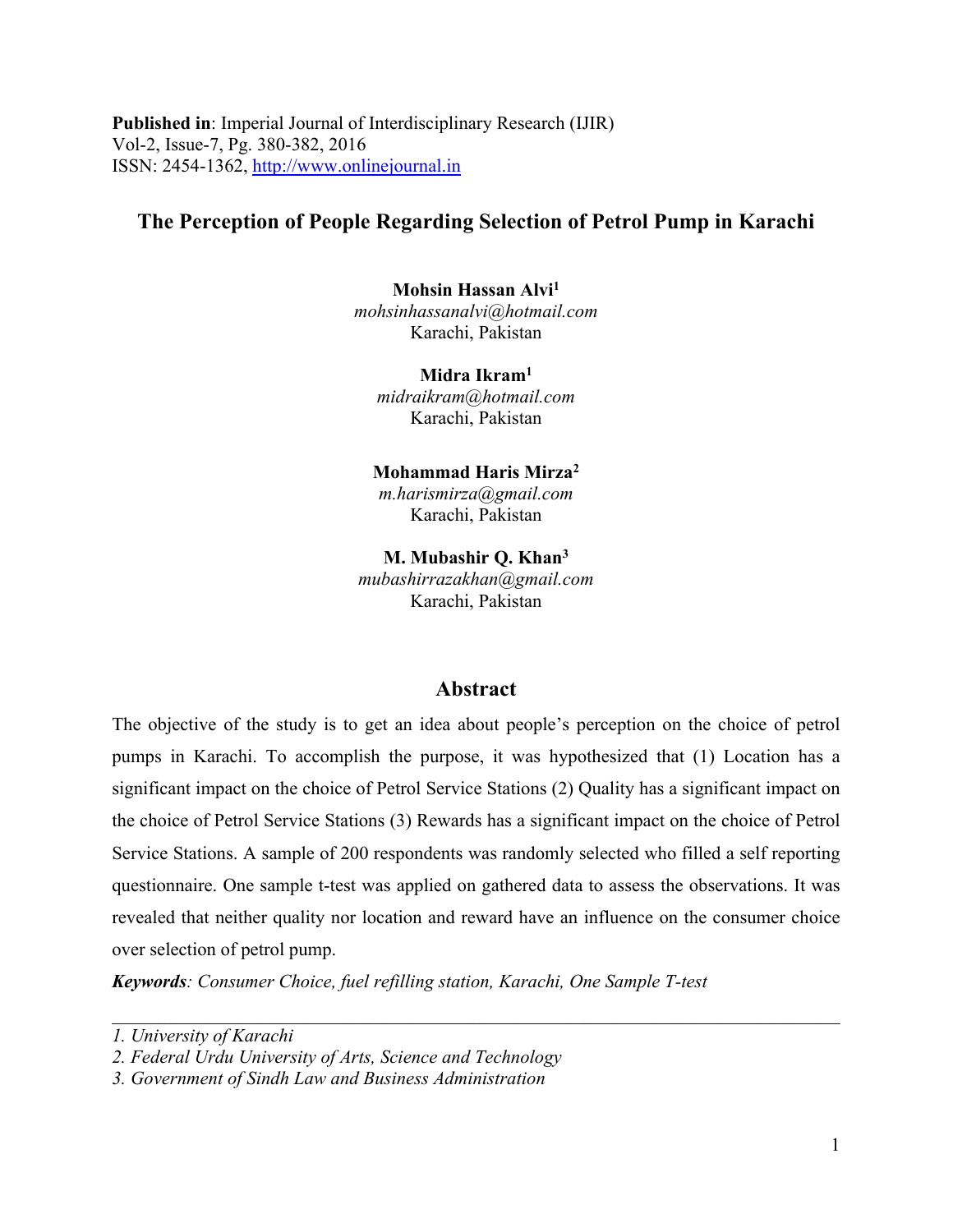#### **1. Introduction**

People always have different choices and perception, when it comes to shop their necessities. These perception and images are made by their previous experiences and marketing strategies of the brands by consuming more efforts to improve quality and offering rewards to consumers. At the time of purchase, the consumers have many factors in mind which motivate them to buy certain products. These factors help consumers to develop a perception regarding product and decision making to purchase them (Nelson, 1970). Amongst various factors, it has been identified that the location and service provided to the customer play an important role in evaluating the quality of product and maintain satisfaction amongst consumers (Wall and Berry, 2007). Distance and location shapes the behavior of people to make wise decisions related to approaching particular places to buy their required product (Wall and Berry, 2007). Too much crowded areas can cause barrier in approaching to the desired places like fuel refilling station and people can avoid using such locations to avoid wastage of time and fatigue. The geographical area or location can be chosen by keeping in the mind the convenience of customers. Consumers usually prefer to visit nearby places, so the fuel refilling station in commercial area and nearby markets and offices are usually more convenient to reach, especially in rush hours (Franklin, 2011). It's natural that customers do not like to wait to refuel and get service at the fuel refilling station by standing in a long waiting queue. The location of the business franchise is a strong predictor of business success and progress. The location factor can impact on customers' access to the service and developing the perception about a particular service to avail from a comfortable place. The visible sites such as main roads are most easy to approach rather than going to the narrow streets or stuck in the traffic (Franklin, 2011). It was also seen that fuel refilling station are being modified and their surroundings are designed elegantly so that more customers can pay attention to the location and get attract to it. Flashlight systems, flags and neon lights are being utilized in decoration to call more people. The billboards and sign boards are also used to market the location and its features to gain more flow of customers than other pumps (Leeming, 1974).

The services and relationship with consumers has a positive impact on customers' loyalty. The interaction with the customers and effective dealing enhances the chances to develop healthy seller customer relationship (Vesel and Zabkar, 2010). To provide best service to the customers, it is mandatory to understand that what do they need? In the presence of so many choices,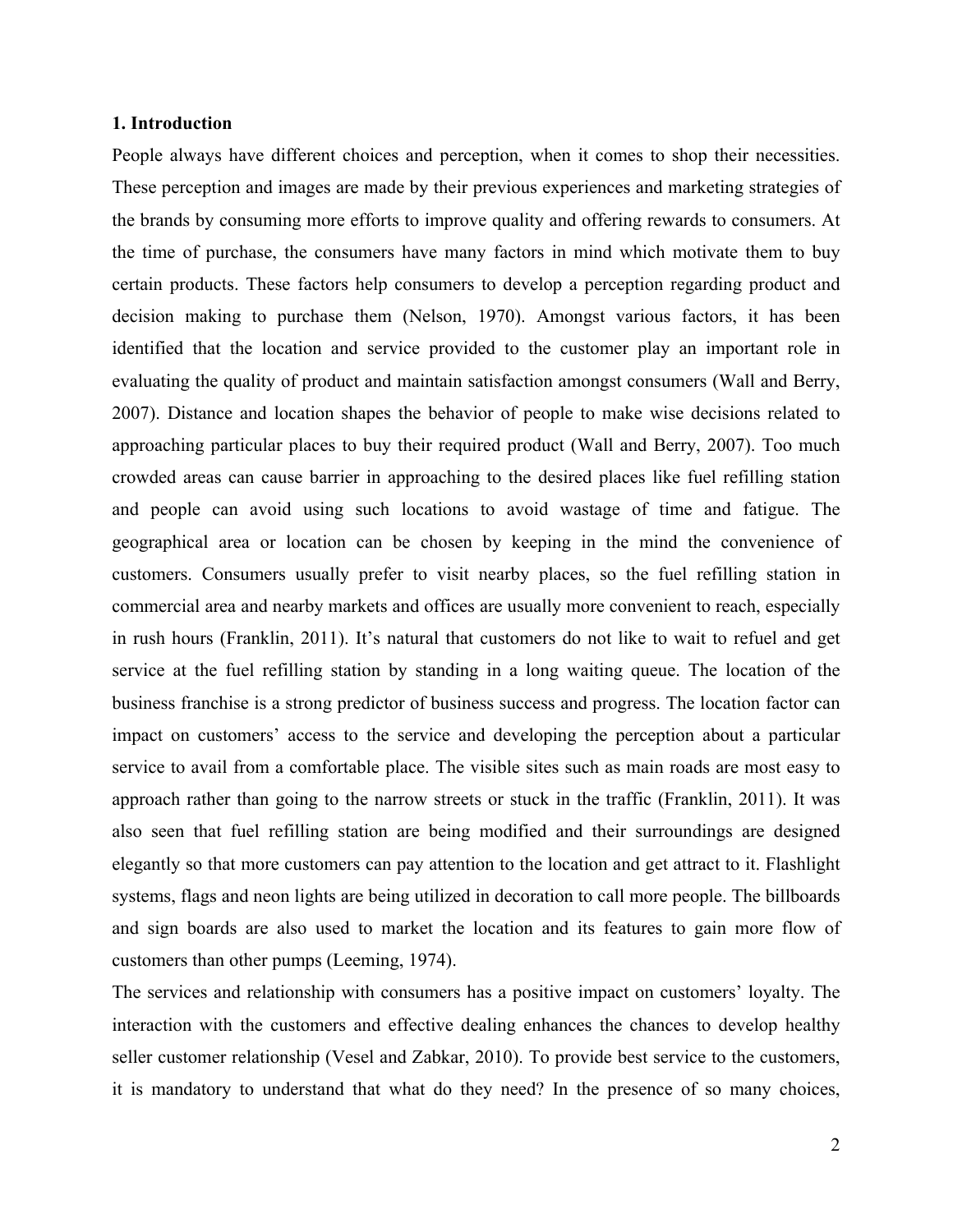customers turn to the place where they will find quick service, friendly environment and accurate money dealing (Grönroos, 2001). Consumers develop perception by examining the quality of product. Customers' satisfaction can be achieved by providing them the desired quality products (Kenyon and Sen, 2012). The quality of services at fuel refilling station also matters, such as if the service provider fill less fuel and charge more amount, it creates a sense of mistrust amongst customers. If the service provider does not deal customers efficiently and make them feel ignored, there would be a high chance of turnover rate. It was assessed previously that customer participation to assess quality of product and services can promote healthy relationship with them and they feel themselves liberal to share ideas about the services (Dabholkar, 2014). The quality of product ties the customers to buy product from the same place constantly. It found that if the customer feels dissatisfied with the product or service, he is prone to discontinue buying the same product or service again and it may cause to switch the service provider.

It was also observe that people get motivated and excited by rewards and discounts, if the reward has a significant value to them. It was observed that to avail rewards, consumers sometimes increase the monetary cost to purchase basic things. This attitude of customers helps the marketers to promote their brands and create a positive perception amongst its customers (Kivetz and Simonson, 2002). To get free service on purchasing certain amount of product can convince the buyer to choose the product. Fuel refilling station offer limited free oil or service to vehicle to their customers few times. They also allowed them to use credit cards instead of cash, which makes the customer feel easy and comfortable. Another attempt was made in order to reveal the relationship between customer choice and the turnover ratio of packet size (Alvi, 2015).

The present study can provide a great chance to the owners of petrol filling stations to work on to their services to attain maximum benefit from customers. Currently, this area has been ignored in literature, which is leading to a lack of knowledge about growth and development of the business of fuel refilling station. A serious attention towards the issues and customers' needs regarding fuel refilling stations' services can provide a high level of achievement in gaining customers' confidence and perception building. Therefore, to study the important factors which are the cornerstones for developing customers' trust and perception, which are neglected in Karachi, following hypothesis are being made:

H1: Location has a significant impact on the choice of Petrol Service Stations.

H2: Quality has a significant impact on the choice of Petrol Service Stations.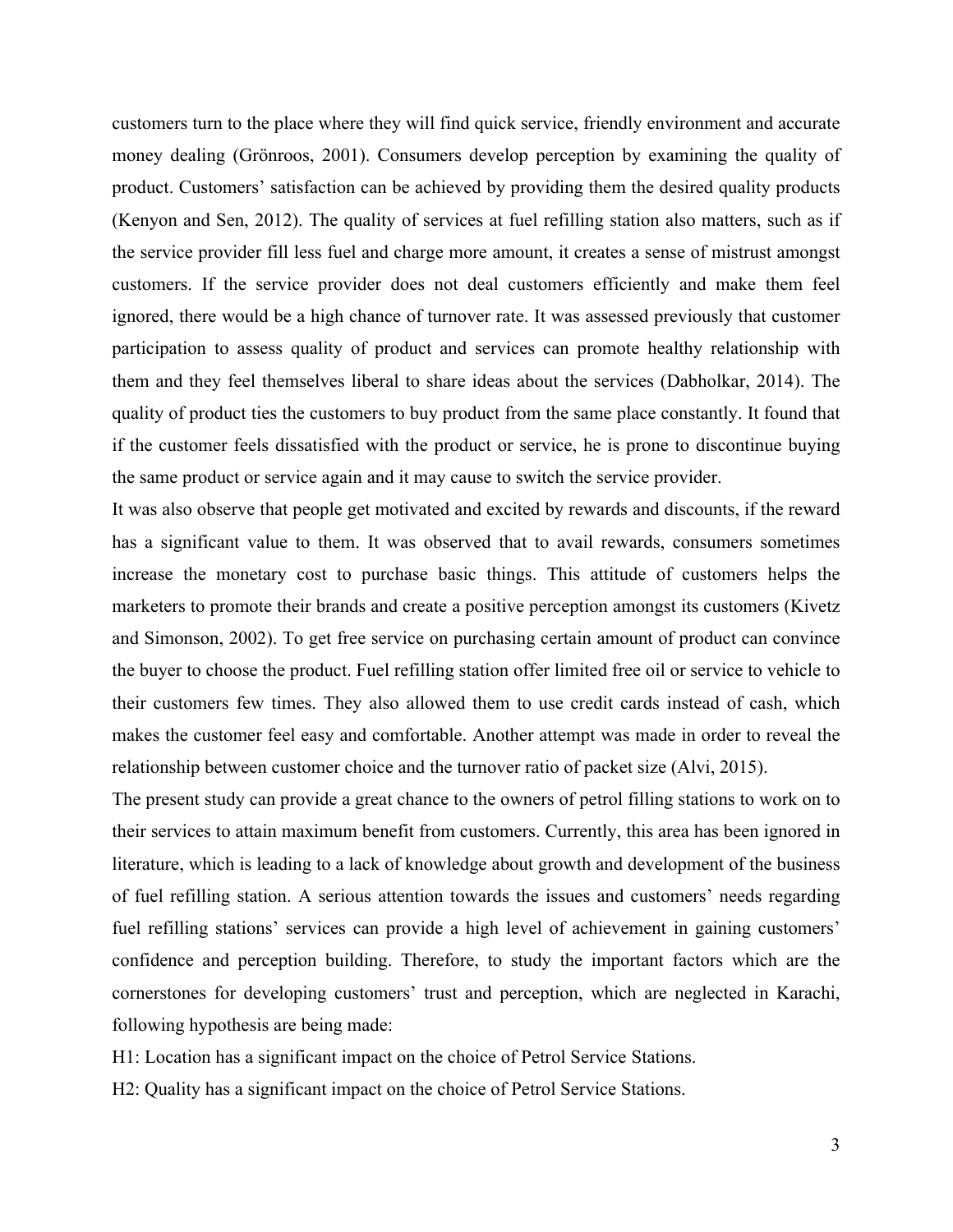H3: Rewards has a significant impact on the choice of Petrol Service Stations.

#### **2. Methodology**

A survey based cross sectional study was examined by conducting interviews of participants in order to gather data about their perception regarding selection of fuel refilling station and explore the factors which help developing their perceptions. The data was gathered through various sampling units located in Karachi. Total 200 participants were selected randomly to obtain data. The age range of participants falls between 20 to 35 years because of ease to access in gathering their perceptions. An equal probability sampling method was applied to approach the sample. Data was gathered with the help of a structured questionnaire with 9 items, which was measuring the dependent and independent variables through self reporting by respondents. While demonstrating the purpose of the research, it was kept in mind that respondents can easily understand the language of questionnaire. It was shared with the respondents that their responds will be kept confidential and the information will only be utilized for the research purpose with compete confidentiality of their personal information. The controlling factors; location, quality and rewards were assessed on statistical significance with the help of comparison of sample mean with population means. One sample t test was implied on the obtained data to find the statistical information and results of the study.

#### **3. Results**

|          |     | Mean  | <b>Standard Deviation</b> | Mean Difference | $Sig. (2-tailed)$ | T-Stats |
|----------|-----|-------|---------------------------|-----------------|-------------------|---------|
| Location | 200 | 2.415 | .22486                    | 2.415           |                   | 27.883  |
| Quality  | 200 | 2.43  | 1.27405                   | 2.43            |                   | 26.973  |
| Rewards  | 200 | 2.955 | .40458                    | 2.955           |                   | 29.753  |

*Table 3.1: T-test Estimates*

*Test Value: 4*

The results are showing that the mean value of rewards (2.95) is greater than the mean value of location (2.41) and quality (2.43). It shows that rewards play more significant role in developing people's perception than location and quality, when they choose the fuel refilling station to get services for their transportation systems. The mean values of all three hypotheses are less than 4, which reveal that all three hypotheses are rejected because of low mean values. The mean difference for hypothesis 1 (2.41), hypothesis 2 (2.43) and hypothesis 3 (2.95) indicate that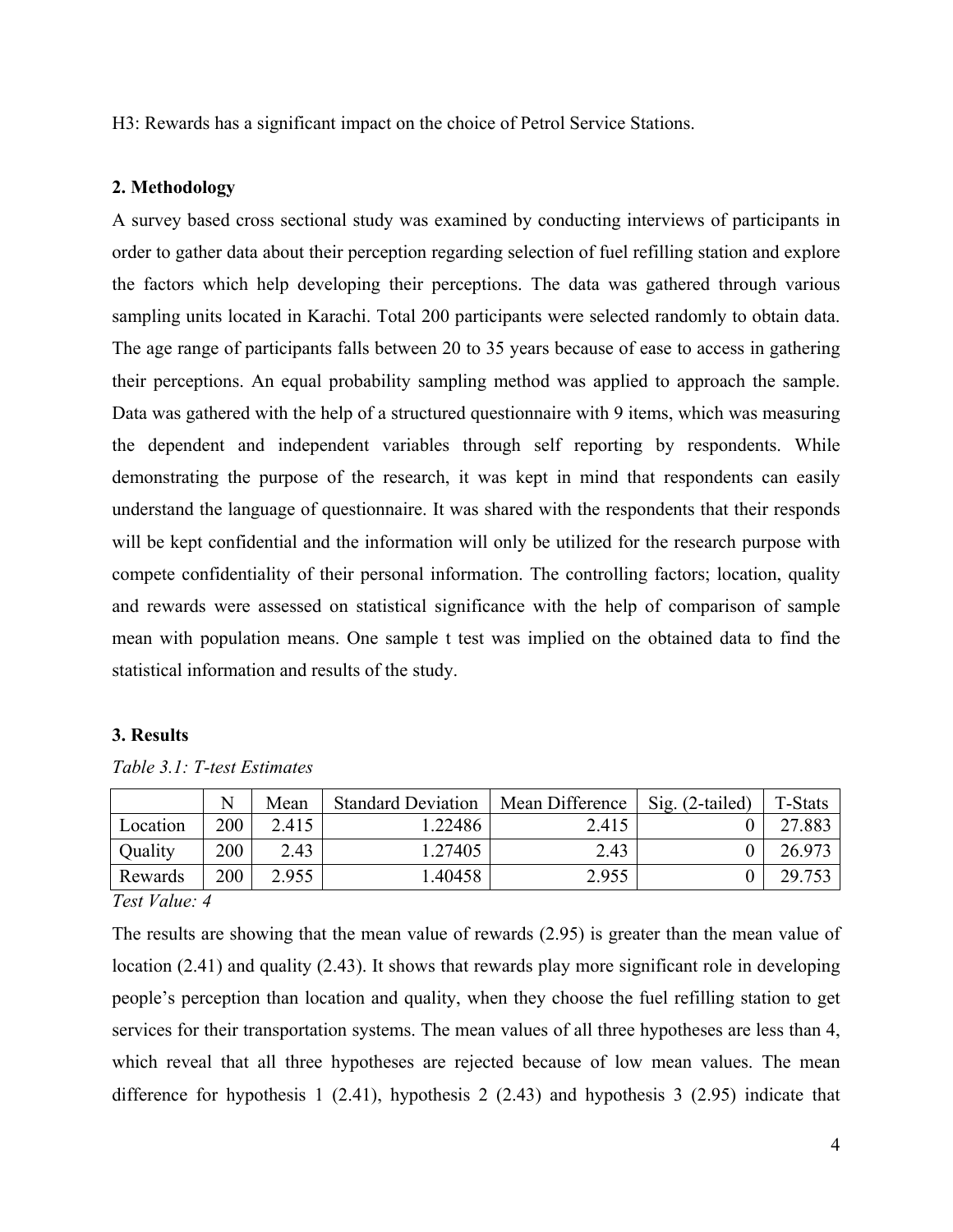hypotheses 1 and 2 are approved. The formula for mean difference is (mean difference= sample mean-population mean).

#### **4. Discussion**

The results of the study showed that all three variables; location, quality of product and services, and rewards do not play a significant role in making a perception about fuel refilling station amongst customers in Karachi. There could be many factors which can support the results of present study. The age range of the sample is quite restricted which does not allow the researcher to study an overall perception of middle and old age people. According to the first hypothesis, location does not matter for the customers when they choose to avail services from fuel refilling station, may be due to long queues and crowd at petrol filling station in Karachi. The increased number of vehicles and lack of availability of CNG and petrol insists the customers to reach at any station where they can easily get the desired services; even the station is located in a narrow lane or at distance from their places. In such crisis period, lavish and decorated stations do not attract their attention.

The second hypothesis proved that quality of the product and services do not put any difference in customers' perception when they go to choose a fuel refilling station. At the time of need to get refueled the vehicle, people usually do not think about the quality and they avail even a poor service to get refueled the vehicles.

According to the results, rewards do not help in developing interest and perception among fuel refilling station customers. The rewards offered by the service provider at fuel refilling station do not have value for customers. They get the rewards, such as discounts, credit card facility, free services etc, but it has no impact on their choice about fuel refilling station.

#### **5. Conclusion**

A self reported survey was administered to assess people's perception regarding their choice of fuel refilling station in Karachi. To get the information about their perception, it was hypothesized that (1) Location has a significant impact on the choice of Petrol Service Stations (2) Quality has a significant impact on the choice of Petrol Service Stations (3) Rewards has a significant impact on the choice of Petrol Service Stations. After gathering data from a sample of 200 respondents by self reporting questionnaire, one sample t test was applied on data. The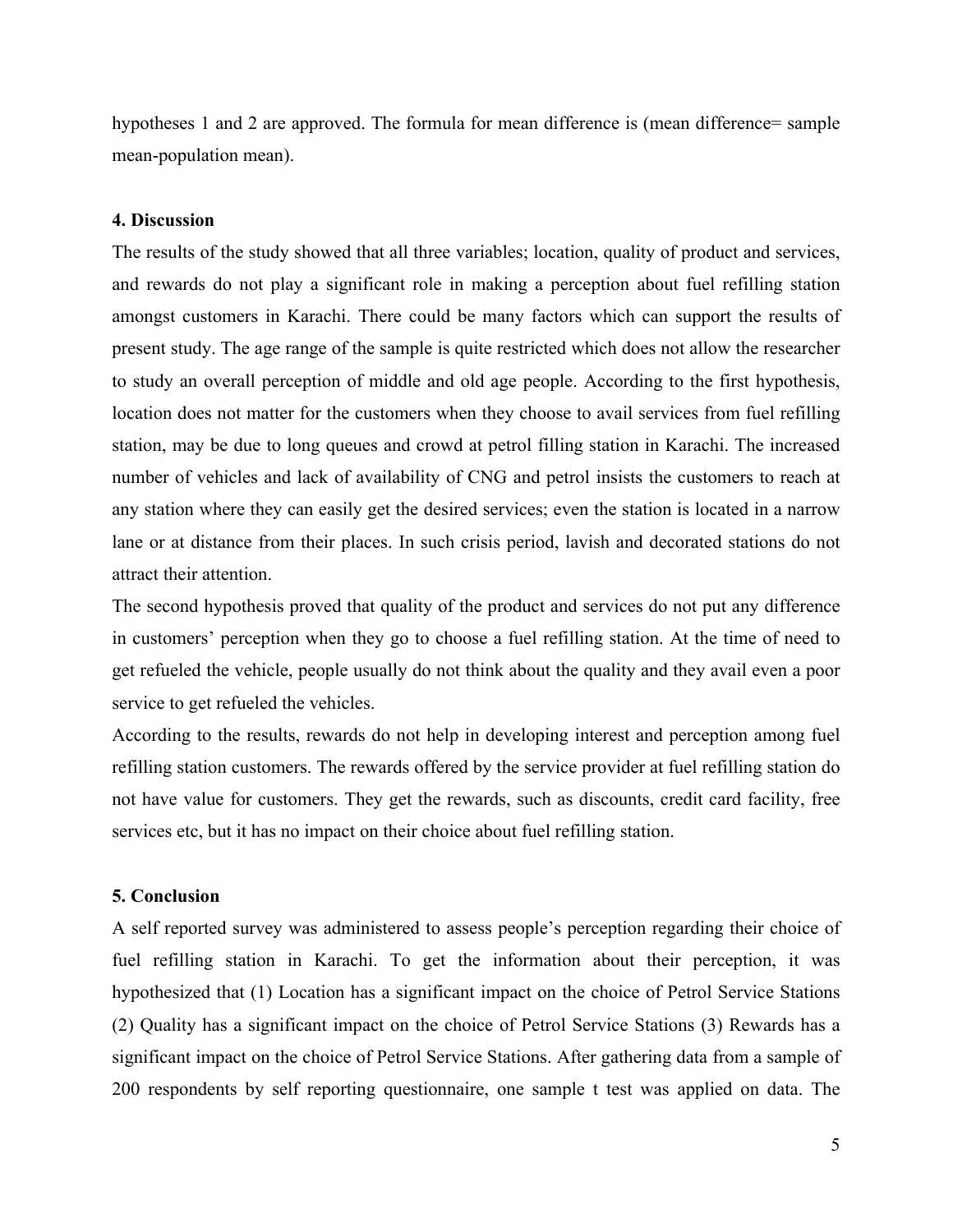results suggested that all three variables; location, quality and rewards do not have significant impact on people's perception when they choose petrol pumps to get services in Karachi.

#### **Reference**

[1] Alvi, Mohsin (2015). The impact of packet size on inventory turnover of FMCG products in Pakistan: wholesaler & retailer perspective. *International Journal of Empirical Finance*, *4*(3), 165-169

[2] Dabholkar, P. (2014). How to Improve Perceived Service Quality by Increasing Customer Participation. *Proceedings Of The 1990 Academy Of Marketing Science (AMS) Annual Conference*, 483-487

[3] Franklin B., J. (2011). *Customer buying behavior at selected petroleum shops in Cape Town* (Master of Technology: Business Administration, Marketing Management). Cape Peninsula University of Technology

[4] Gronroos, C. (2001). The perceived service quality concept – a mistake?. *Managing Service Quality*, *11*(3), 150-152

[5] Kenyon, G., & Sen, K. (2012). A model for assessing consumer perceptions of quality. *Int J Qual & Service Sciences*, *4*(2), 175-188

[6] Kivetz, R., & Simonson, I. (2002). Earning the Right to Indulge: Effort as a Determinant of Customer Preferences Toward Frequency Program Rewards. *Journal Of Marketing Research*, *39*(2), 155-170

[7] Leeming, D. (1974). The automobile repair industry. *Education + Training*, *16*(2/3), 38-39

[8] Nelson, P. (1970). Information and Consumer Behavior. *Journal of Political Economy*, *78*(2), 311–329